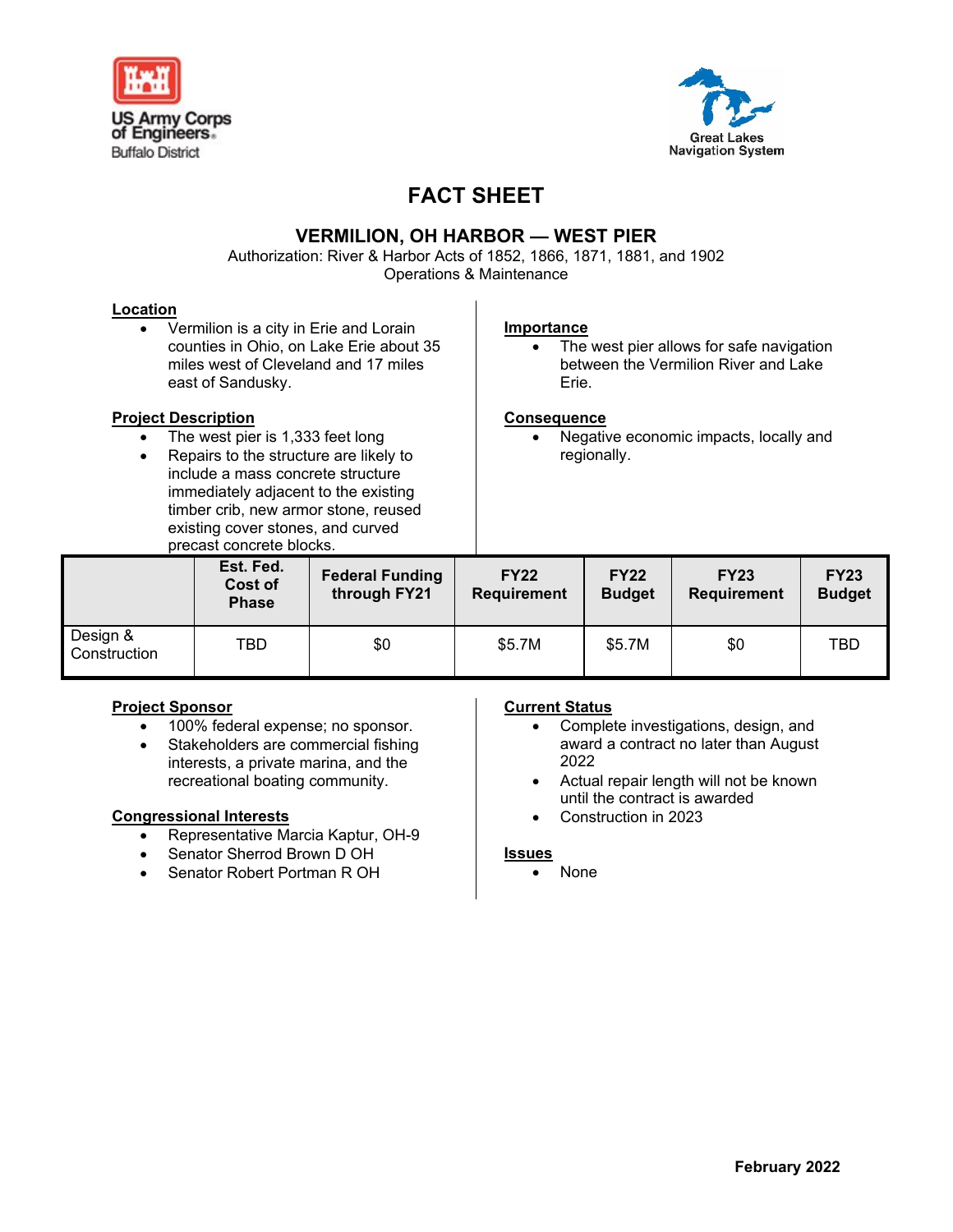



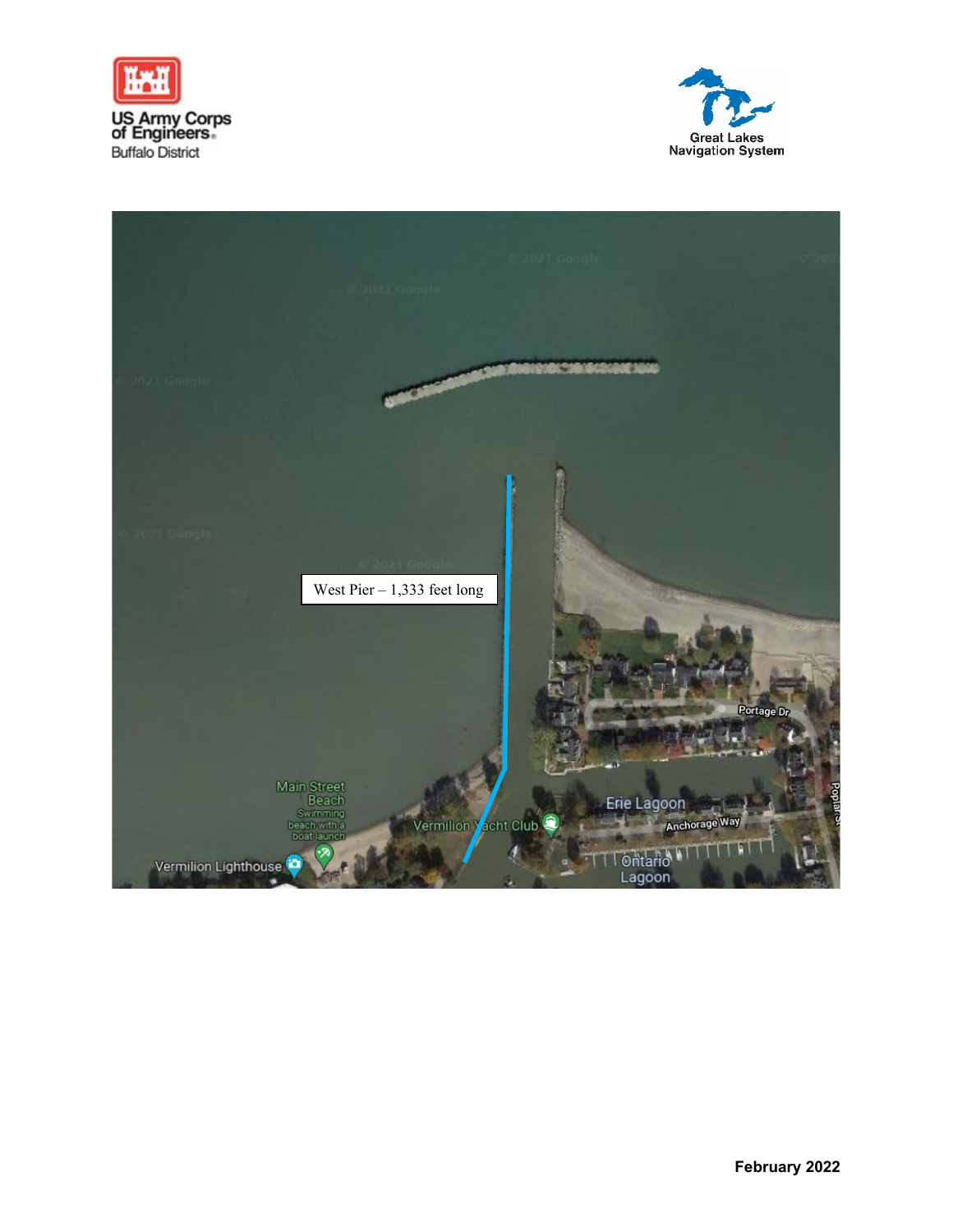





**Photo – November 2021**